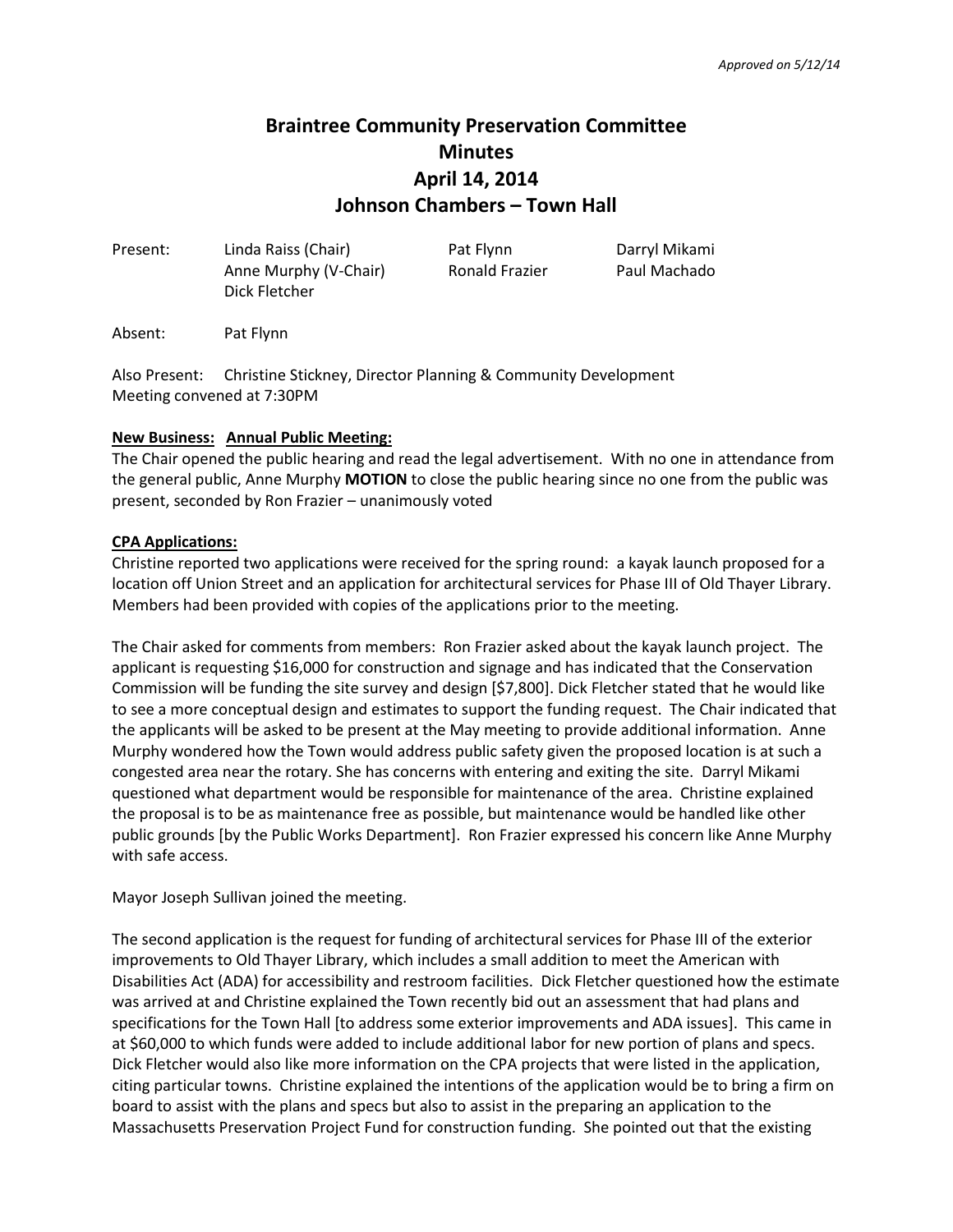#### Page 2 – CPC Minutes 4/14/14

building is subject to particular requirements by the National Register and an historic preservation restriction with MHC. Although the design will be new, the design work requires an historical preservation architect.

Mayor Sullivan spoke to the group urging their support in moving the restoration project along to get the building open and operational. The Chair noted that Elizabeth Mees will be asked to attend the next meeting to discuss the project.

**Annual CPA Budget recommendations (FY15)** – Dick Fletcher provided members with suggested motions for consideration to the Town Council for the CPA budget. He provided information regarding how the Town had obtained additional funding as a result of state action. The same situation may happen again this year, but it is still before the General. Mayor Sullivan asked for clarification on the unreserved and reserved CPA accounts. After discussion the following action was taken:

Dick Fletcher **MOTION** in accordance with the provisions of chapter 44B of the General Laws, the committee recommends that the sum of **\$100,000.00** be set aside for later use for acquisition, creation, preservation, or support of **Community Housing** or the rehabilitation or restoration of Community Housing that is acquired or created as provided in Chapter 44B Section 5 of the general laws, seconded by Anne Murphy – unanimously voted.

Dick Fletcher **MOTION** in accordance with the provision of chapter 44B of the General Laws, the committee recommends that the sum of **\$100,000.00** be set aside for the later use for the acquisition, creation, and preservation of **Open Space** or for the acquisition, creation, preservation, rehabilitation of **land for recreational use** as provided in Chapter 44B Section 5 of the General Laws, seconded by Paul Machado - unanimously voted.

Dick Fletcher **MOTION** in accordance with the provisions of chapter 44B of the General Laws, the committee recommends that the sum of **\$100,000.00** be set aside for later use for acquisition, creation, preservation, rehabilitation or restoration of **Historic Resources** as provided in Chapter 44B Section 5 of the general laws, seconded by Paul Machado – unanimously voted.

Dick Fletcher **MOTION** in accordance with the provisions of chapter 44B of the General Laws, the committee recommends that the sum of **\$35,000.00** be appropriated from the Community Preservation Fund for operating expenses of the Community Preservation Committee as provided in Chapter 44B Section 5 of the general laws, seconded by Anne Murphy – unanimously voted.

Dick Fletcher **MOTION** in accordance with the provisions of chapter 44B of the General Laws, the committee recommends that the sum of **\$400,000.00** be appropriated from the Community Preservation Fund to the Community Preservation Budgeted reserve as provided in Chapter 44B Section 5 of the general laws, seconded by Anne Murphy – unanimously voted.

Members thanked Dick Fletcher for organizing the recommendations for the budget.